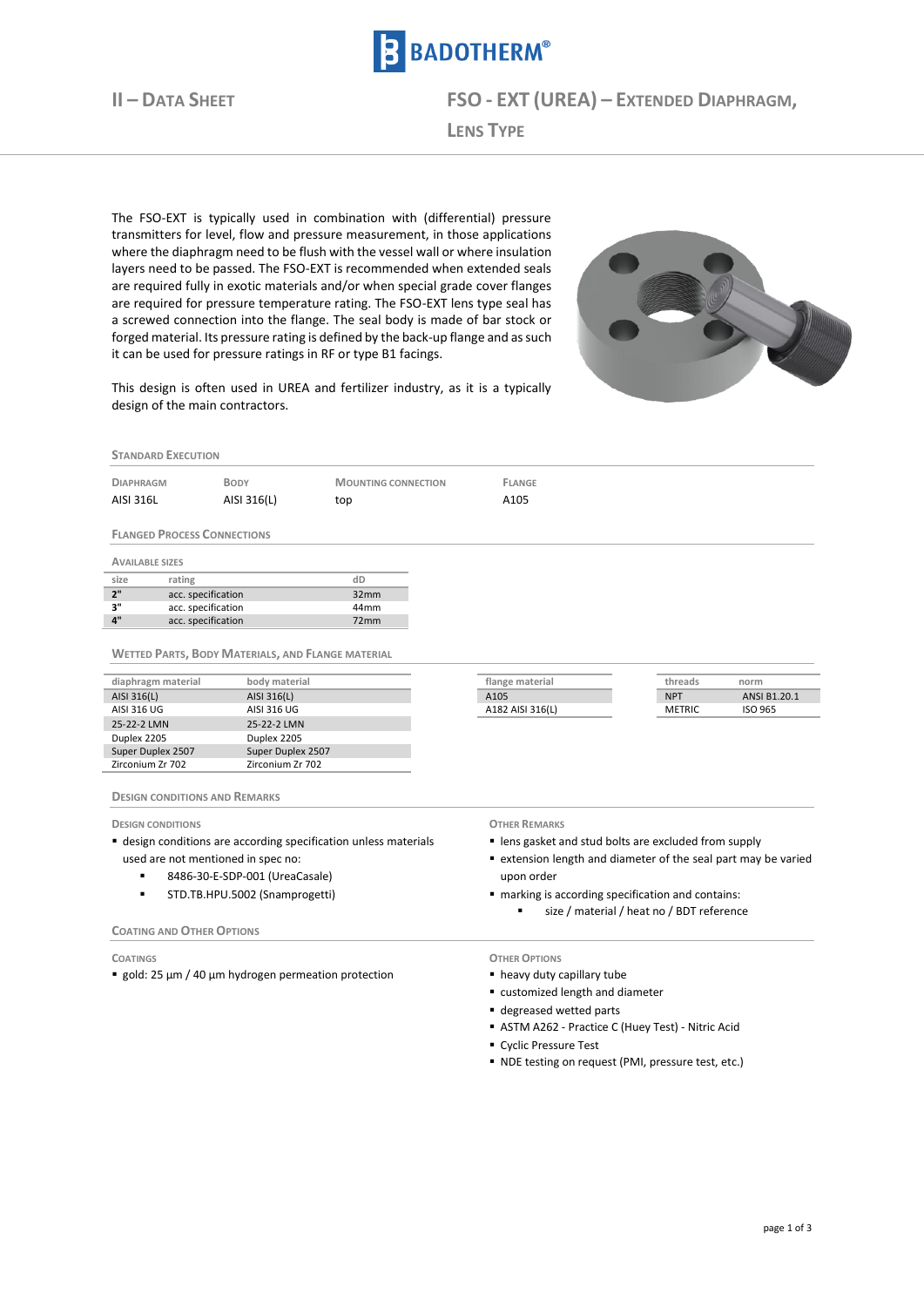

**II – DATA SHEET FSO - EXT (UREA) – EXTENDED DIAPHRAGM,**

 $\overline{a}$ 

**LENS TYPE**

**DRAWING AND DIMENSIONS STANDARD EXECUTIONS** 1



| × |  |
|---|--|
| I |  |

| size | facing    | dD | ds      | D <sub>5</sub> | D     | C1              | He      |
|------|-----------|----|---------|----------------|-------|-----------------|---------|
| 2"   | lens seat | 32 | 2" NPSM | 37.5           | 155.0 | $4 \times 25.4$ | various |
| 3"   | lens seat | 44 | 3" NPSM | 57.0           | 200.0 | $8 \times 25.4$ | various |
| 4"   | lens seat | 72 | 4" NPSM | 76.0           | 250.0 | 8 x 31.8        | various |
| 2"   | lens seat | 32 | M65x2   | 38.0           | 155.0 | 8 x 25          | various |
| 3"   | lens seat | 44 | M100x3  | 58.0           | 200.0 | 8 x 32          | various |
| 4"   | lens seat | 72 | M125x4  | 82.0           | 250.0 | 8 x 35          | various |

All dimensions in mm

\*D, K, b and C1 describe properties of cover flange

Nipple only used with Zirconium 702 material



| . .<br>. .<br>- 7<br>۰. |
|-------------------------|
|-------------------------|

| size |      |       |       |         |                 | stud bolt                 | spec. no.            |
|------|------|-------|-------|---------|-----------------|---------------------------|----------------------|
|      |      |       |       |         |                 |                           |                      |
| 2"   | 45.0 | 155.0 | 110.0 | 2" NPSM | $4 \times 25.4$ | 4 x 7/8" - 9 UNC x 160mm  | STD.TB.HPU.5002/sh10 |
| 3"   | 60.0 | 200.0 | 145.0 | 3" NPSM | $8 \times 25.4$ | 8 x 7/8"- 9 UNC x 190mm   | STD.TB.HPU.5002/sh10 |
| 4"   | 75.0 | 250.0 | 185.0 | 4" NPSM | 8 x 31.8        | 8 x 1 1/8"- 8 UNC x 235mm | STD.TB.HPU.5002/sh10 |
| 2"   | 46.0 | 216.0 | 165.0 | M65x2   | 8 x 25          | 8 x 7/8"- 9 UNC x 180mm   | 8486-10-SDP-00#/sh3  |
| 3"   | 62.0 | 267.0 | 203.0 | M100x3  | 8 x 32          | 8 x 1 1/8"- 8 UNC x 230mm | 8486-10-SDP-00#/sh3  |
| 4"   | 70.0 | 311.0 | 241.5 | M125x4  | 8 x 35          | 8 x 1 1/4"- 8 UNC x 285mm | 8486-10-SDP-00#/sh3  |